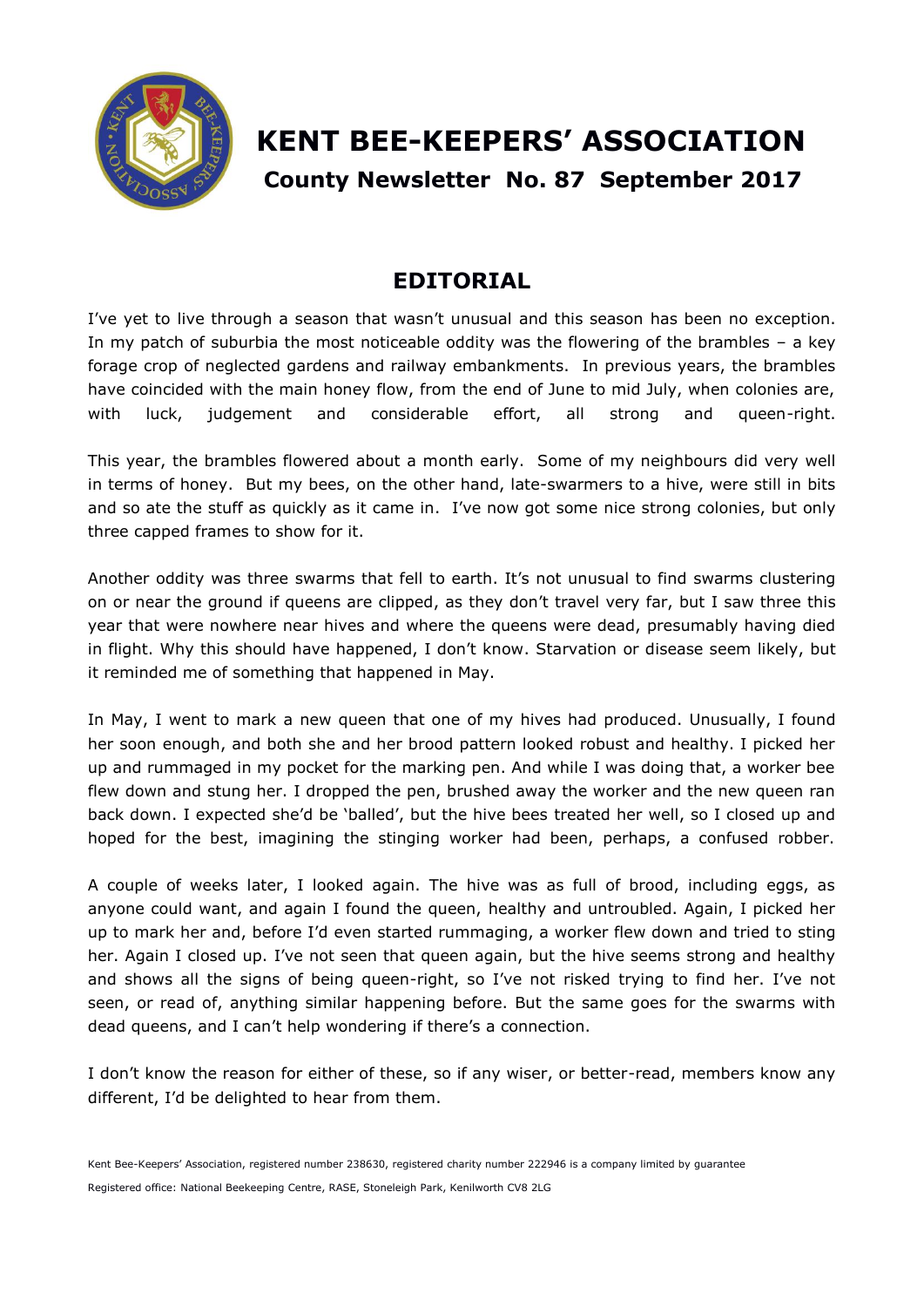# **Kent Beekeepers Honey Show at the Kent County Show** Report by **John F Chapman**



*Live Bee Demonstration at Kent County Show 2017*

This year the Kent Beekeepers moved from our usual position at the show, next to the bee pavilion, into the Flower Tent. This means that we joined the Kent Federation of Horticultural Societies, NAFAS, Floral Art and the Plant Nursery displays. As the exhibits in the tent now cover the whole story of vegetable and flower production, including the role of bees in pollination, the Flower Tent has been renamed "Garden Life".

At the suggestion of the Beekeepers Show Committee, the showground staff built a new path leading from the car parks through the woodland to the back of the Garden Life tent. The public now comes from the woodland area past the Live Bee Demonstration Area and so to the Bees before the other exhibits in the tent and the rest of the showground.

This experiment has worked extremely well for us as the footfall through the tent has greatly increased. The show has claimed over 80,000 were in attendance, and the Live Bee Demonstrations were very well attended, as were the stalls in the tent,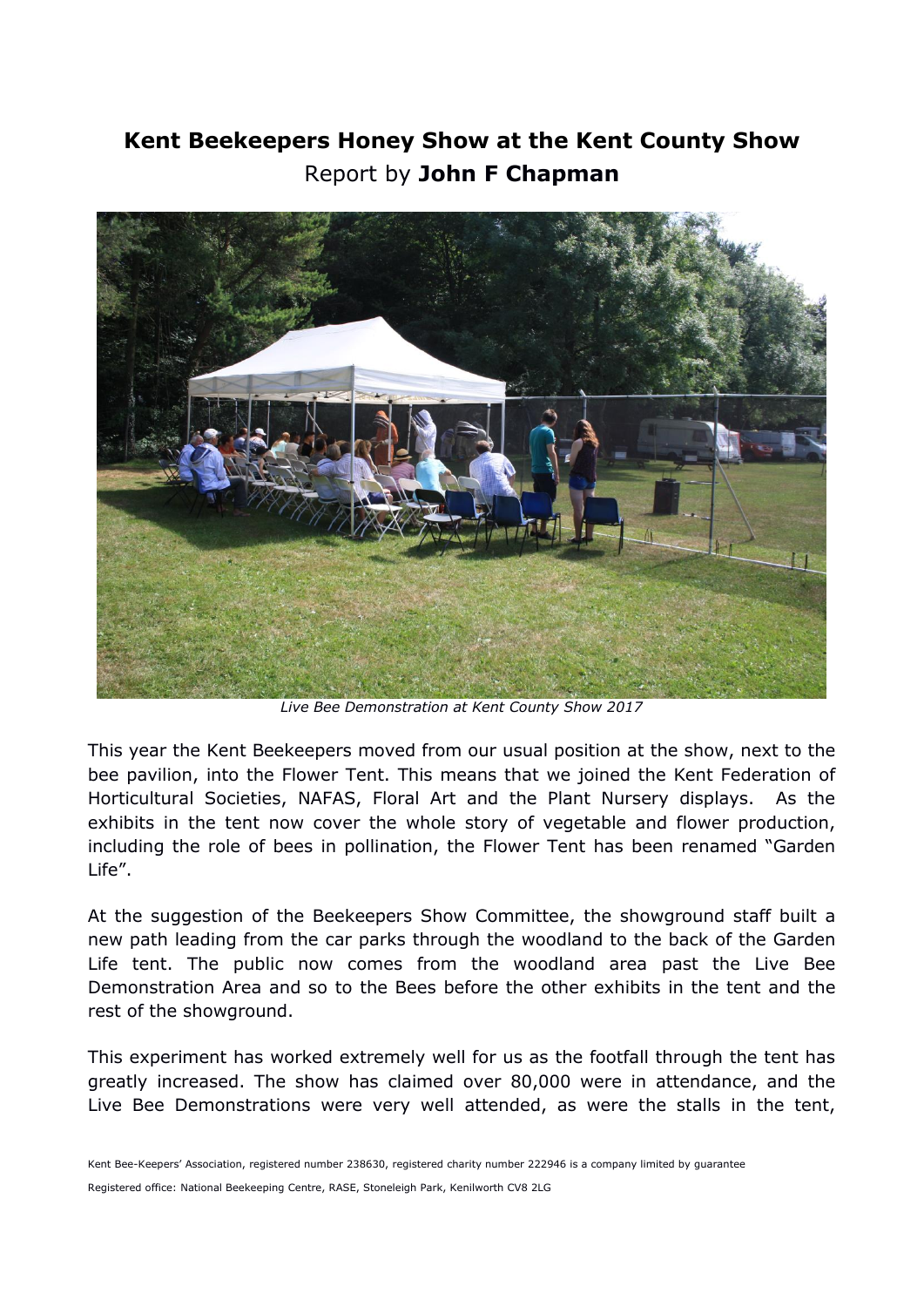helped along by helpful announcements made in the tent. The shop did very well from the Friday onwards and at times we were not sure if we would have enough honey and wax products to sell. Thanks to all those who arranged to get extra supplies to the shop.

The Honey Show was smaller than 2 years ago, but created much interest and prompted many questions from our visitors. We would like more entries for next year, so please think about entering especially if you have success at your own local show. Our Judge, Mike Duffin, who is a National Honey Show Judge, was impressed with the overall quality of the exhibits.

The winners of the Cups and Trophies were: -

| <b>Agricultural Societies Trophy</b>                                                                      | <b>Paul F Abbott</b>                                    |
|-----------------------------------------------------------------------------------------------------------|---------------------------------------------------------|
| (for the Exhibitor with the highest points in classes)                                                    | (Sevenoaks and Tunbridge Wells)                         |
| <b>Clive Watson Memorial Trophy</b>                                                                       | <b>Mrs. Leslie Fancote</b>                              |
| (Winner of Class 2 for Medium Honey)                                                                      | (Gravesend)                                             |
| <b>Robert Geering Challenge Cup for Mead</b>                                                              | <b>Paul F Abbott</b><br>(Sevenoaks and Tunbridge Wells) |
| <b>Reginald Tower Rose Bowl</b>                                                                           | <b>Mark Woollard</b>                                    |
| (best exhibit in candles)                                                                                 | (Whitstable and Herne Bay)                              |
| <b>Subscribers Cup</b>                                                                                    | <b>John Chapman</b>                                     |
| (Winner of Exhibition Class)                                                                              | (Medway)                                                |
| <b>Novice Cup</b><br>(open to any exhibitor who has not won a first place<br>card in the Kent Honey Show) | <b>Anthony Edwards</b><br>(Medway)                      |
| <b>Geoffrey Dixon Trophy</b>                                                                              | <b>Medway Beekeepers</b>                                |
| (honey from a Branch or Association Apiary)                                                               | <b>Association</b>                                      |
| <b>Best Honey Exhibit in Show</b>                                                                         | John Chapman                                            |
| (Certificate of Merit)                                                                                    | (Medway)                                                |
| <b>Margaret Calder Plate</b>                                                                              | <b>Paul F Abbott</b>                                    |
| (Best Exhibit in Cookery Classes)                                                                         | (Sevenoaks and Tunbridge Wells)                         |
| <b>Central Division Cup</b><br>(Branch or Association Winning the Most Points in<br>classes $1-15$ )      | <b>Medway Beekeepers</b><br><b>Association</b>          |

Kent Bee-Keepers' Association, registered number 238630, registered charity number 222946 is a company limited by guarantee Registered office: National Beekeeping Centre, RASE, Stoneleigh Park, Kenilworth CV8 2LG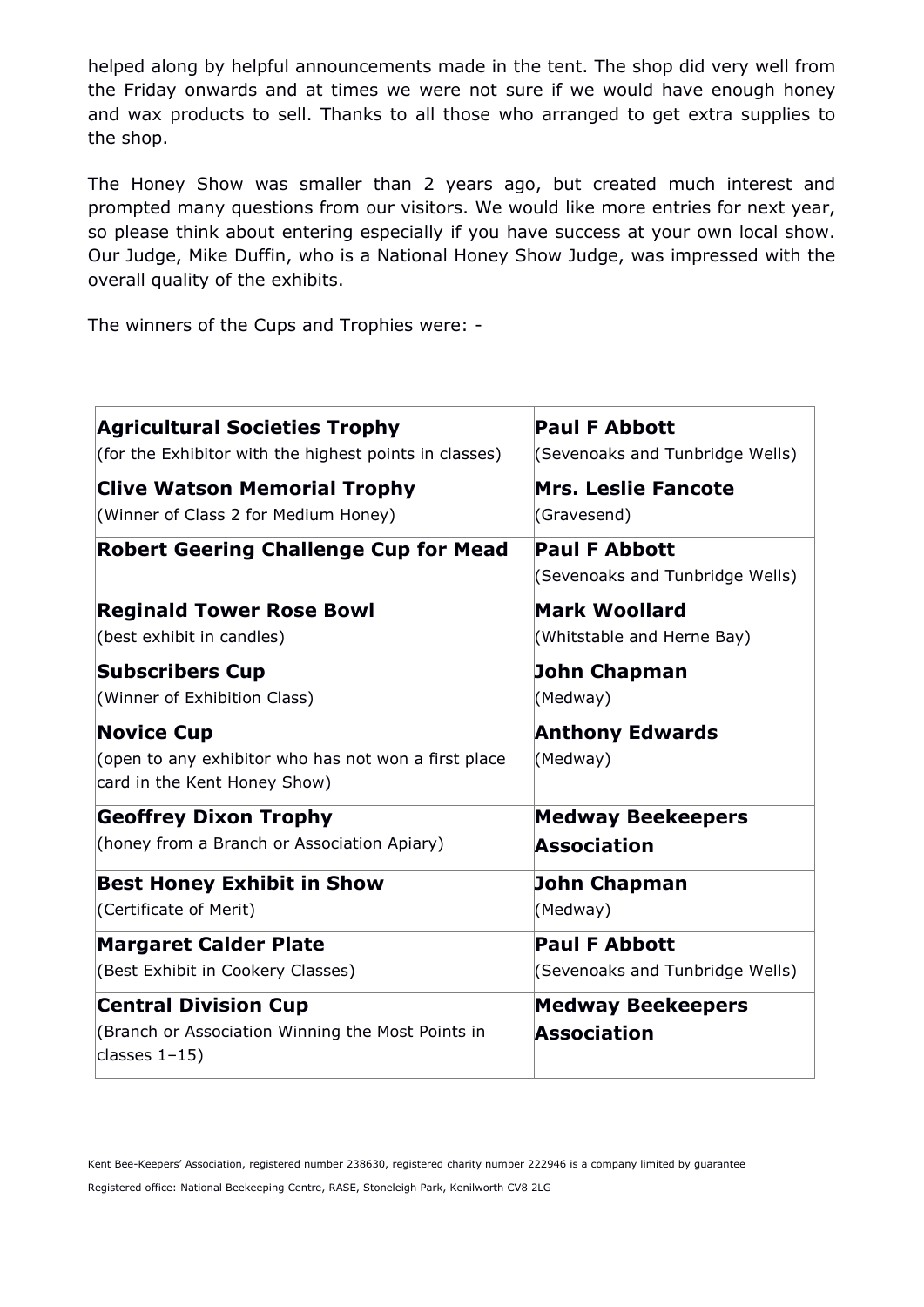

*Lesley Fancote gets her award from Kent County Show director John Coultrip*

Thanks must go to all the show committee, who supported the move into the new area. And to all of you that helped to steward the stands, demonstrated, helped to set-up and dismantle the bee areas or helped in any way to make this show a really great success. We know that some things this year did not go quite as planned, but this was a major move for us. We are now keen to build on this experience for the future.

## **NATIONAL BEE UNIT NEWS**

The National Bee Unit has issued some guidance on **Autumn Managment** for any beekeepers tempted to take a rest, compiling a useful list of all the merry checks and chores we should be getting up to. Alongside advice on helping queens we hope to breed from survive the winter, they have reminders about disease inspections, treatment and feeding.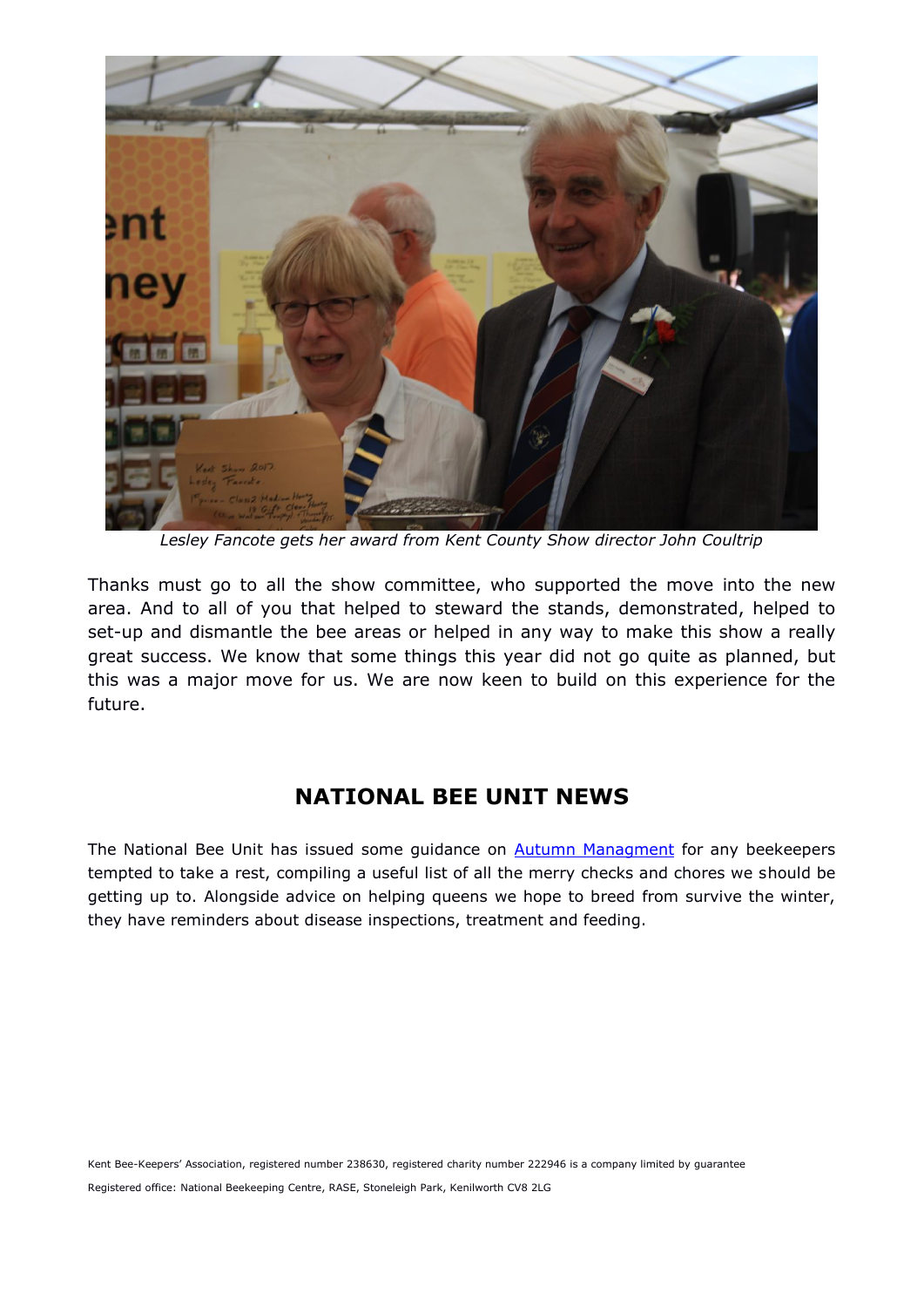### **COUNTY AND OTHER EVENTS**

#### **BROMLEY & ORPINGTON HONEY SHOW**

**10am-4.30pm Saturday 16th September 2017**

(staging from 9.00-9.45am) Emmanuel Church, The Grove, West Wickham, Kent, BR4 9JS

#### **EAST KENT PLOUGHING MATCH**

(Canterbury branch in attendance) **9am – 4pm Wednesday 27th September** Quex Park, Manston Road, Birchington CT7 0HR

#### **WEALD HONEY SHOW**

#### **3pm 30th Saturday September 2017**

Vestry Hall, Cranbrook TN17 3HA, UK

# **86TH NATIONAL HONEY SHOW SANDOWN PARK**

**26th 27th and 28th October 2017**

Portsmouth Road, Esher KT10 9AJ For details, including lecture programme, workshop bookings and show schedule, see [www.honeyshow.co.uk](http://www.honeyshow.co.uk/)

## **BBKA Examination Dates**

# **Saturday 30 September**

BBKA Modules **Applications due for November exams** 

#### **Saturday 11 November** BBKA Module Exams